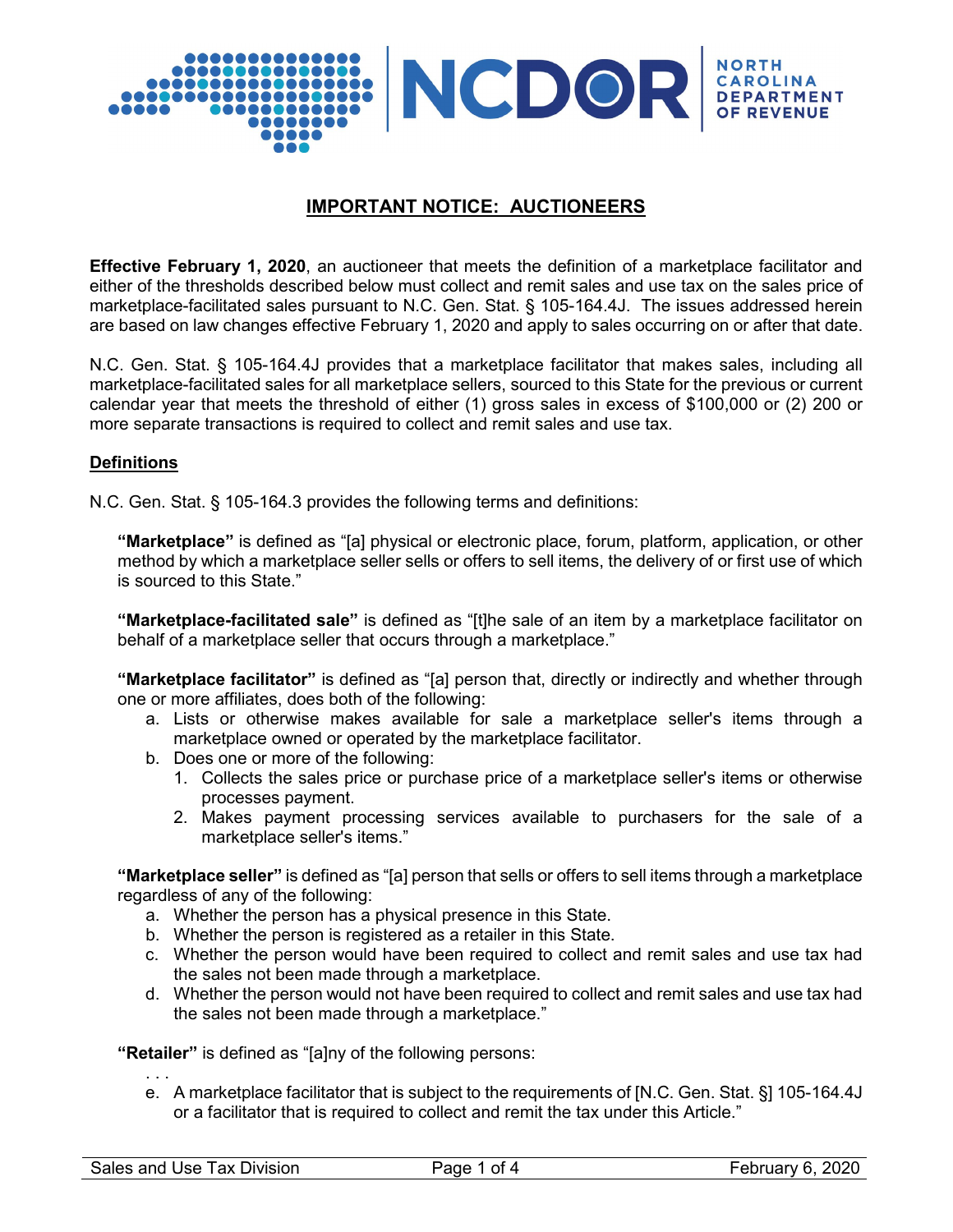

**"Sales price"** is defined as "[t]he total amount or consideration for which an item is sold, leased, or rented. The consideration may be in the form of cash, credit, property, or services. The sales price must be valued in money, regardless of whether it is received in money.

- a. The term includes all of the following:
	- 1. The retailer's cost of the item sold.
	- 2. The cost of materials used, labor or service costs, interest, losses, all costs of transportation to the retailer, all taxes imposed on the retailer, and any other expense of the retailer.
	- 3. Charges by the retailer for any services necessary to complete the sale.
	- 4. Delivery charges.
	- 5. Installation charges.
	- . . . 7. Credit for trade-in. The amount of any credit for trade-in is not a reduction of the sales price.
	- 8. The amount of any discounts that are reimbursable by a third party and can be determined at the time of sale through any of the following:
		- I. Presentation by the consumer of a coupon or other documentation.
		- II. Identification of the consumer as a member of a group eligible for a discount.
		- III. The invoice the retailer gives the consumer.
- b. The term does not include any of the following:
	- 1. Discounts that are not reimbursable by a third party, are allowed by the retailer, and are taken by a consumer on a sale.
	- 2. Interest, financing, and carrying charges from credit extended on the sale, if the amount is separately stated on the invoice, bill of sale, or a similar document given to the consumer.
	- 3. Any taxes imposed directly on the consumer that are separately stated on the invoice, bill of sale, or similar document given to the consumer."

#### **Auctioneer as a Marketplace Facilitator**

**Effective February 1, 2020**, an auctioneer is a marketplace facilitator and liable for sales and use tax on marketplace-facilitated sales pursuant to N.C. Gen. Stat. § 105-164.4J when the auctioneer directly or indirectly and whether through one or more affiliates, does both of the following:

- a. Lists or otherwise makes available for sale a marketplace seller's items through a marketplace owned or operated by the marketplace facilitator, and
- b. Does one or more of the following:
	- 1. Collects the sales price or purchase price of a marketplace seller's items or otherwise processes payment.
	- 2. Makes payment processing services available to purchasers for the sale of a marketplace seller's items.

An auctioneer that does not meet the definition of a marketplace facilitator, such as one who does not: (1) make payment processing services available to purchasers for the sale of a marketplace seller's items, (2) collect the sales price of a marketplace seller's items, or (3) otherwise process payments, is not acting as a marketplace facilitator.

## **Tax Due on Marketplace-facilitated Sales by an Auctioneer**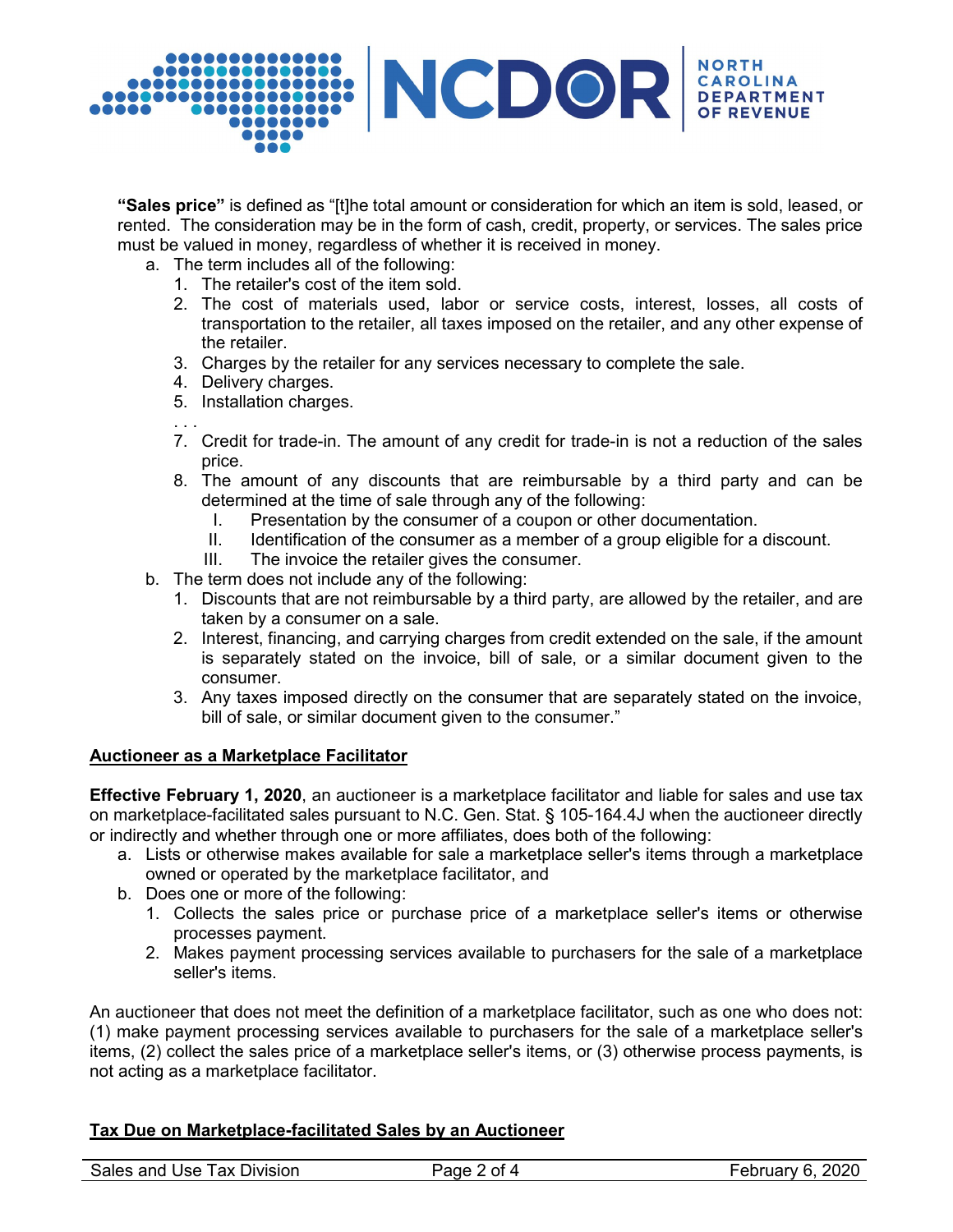

An auctioneer that is a marketplace facilitator that makes sales of tangible personal property, digital property, and services sourced to this State and that meets either the gross sales or separate transaction threshold is considered the retailer of each marketplace-facilitated sale it makes and is liable for collecting and remitting the sales and use tax due on all such sales. A marketplace facilitator is required to comply with the same requirements and procedures as all other retailers who are required to be registered to collect and remit North Carolina sales and use tax. A marketplace facilitator is required to collect and remit sales tax as required by N.C. Gen. Stat. § 105-164.4J regardless of whether a marketplace seller for whom it makes a marketplace-facilitated sale meets any of the following conditions:

- a. Has a physical presence in this State.
- b. Is required to be registered to collect and remit sales and use tax in this State.
- c. Would have been required to collect and remit sales and use tax in this State had the sale not been made through a marketplace.
- d. Would not have been required to collect and remit sales and use tax in this State had the sale not been made through a marketplace.

Refer to [Directive SD-20-1, Marketplace Facilitators and Marketplace Sellers,](https://www.ncdor.gov/documents/sales-and-use-tax-directive-20-1) for additional details.

## **Registration**

North Carolina is a full member of the Streamlined Sales and Use Tax Governing Board ("SSTGB"). Marketplace facilitators can register for all 24 Streamlined member states (AR, GA, IN, IA, KS, KY, MI, MN, NE, NV, NJ, NC, ND, OH, OK, RI, SD, TN, UT, VT, WA, WV, WI, and WY) by completing one online application through the Streamlined Sales Tax Registration System ("SSTRS"). There is no fee to complete and submit this online registration form that is available at [www.sstregister.org/.](http://www.sstregister.org/)

Marketplace facilitators can also register with North Carolina specifically by using the Department's [online business registration portal](https://www.ncdor.gov/taxes-forms/business-registration/online-business-registration) or by submitting a completed [Form NC-BR,](https://www.ncdor.gov/documents/form-nc-br-business-registration-application-income-tax-withholding-sales-and-use-tax-and-other) Business Registration Application for Income Tax Withholding, Sales and Use Tax, and Other Taxes and Service Charge, available on the Department's website, [www.ncdor.gov.](http://www.ncdor.gov/) There is no fee to apply for a certificate of registration in North Carolina. General questions about business registrations may be directed to 1-877- 252-3052.

An auctioneer already registered to collect and remit sales and use tax does not need to register a second time. The auctioneer must include any marketplace-facilitated sales on the Form E-500, Sales and Use Tax Return.

#### **Additional Information**

An overview of sales and use taxes with detailed information regarding the taxability of products sourced to North Carolina is located on the Department's website at [www.ncdor.gov/taxes-forms/sales-and-use](http://www.ncdor.gov/taxes-forms/sales-and-use-tax/overview-sales-and-use-taxes)[tax/overview-sales-and-use-taxes.](http://www.ncdor.gov/taxes-forms/sales-and-use-tax/overview-sales-and-use-taxes)

Detailed information regarding North Carolina sales and use tax rates, is located on the Department's website at [www.ncdor.gov/taxes/sales-and-use-tax/sales-and-use-tax-rates-other-information.](http://www.ncdor.gov/taxes/sales-and-use-tax/sales-and-use-tax-rates-other-information)

## **Electronic Tax Updates**

Sales and Use Tax Division **Page 3 of 4** February 6, 2020